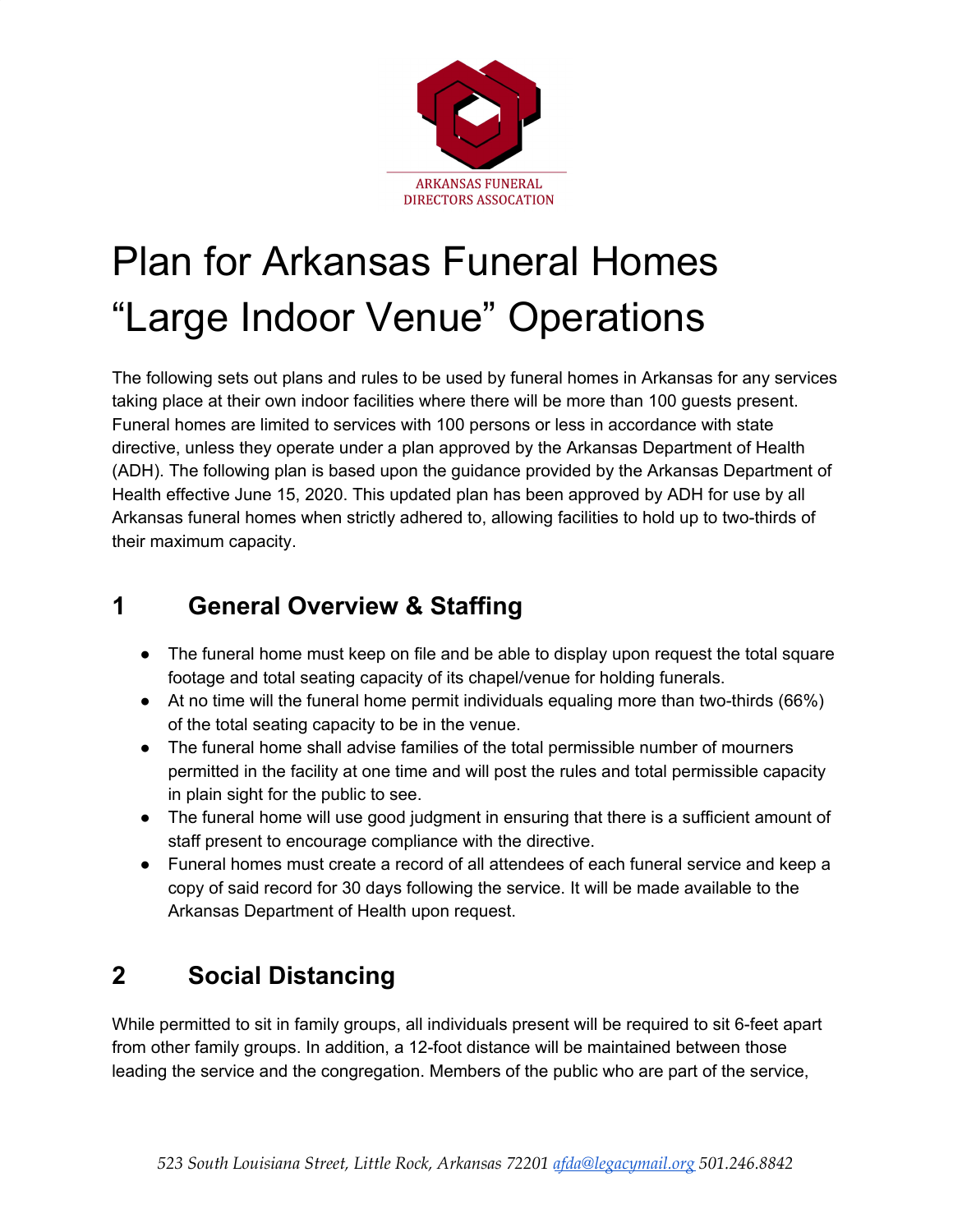

including but not limited to those reading eulogies, will maintain 6-foot distances from other members of the public and 12-foot distances from funeral home staff.

Guests will be asked to maintain social distancing from the family when offering their condolences. A member of the funeral home staff will accompany the immediate family to assist with social distancing and to direct the flow of traffic.

#### **2.1 Entrances & Exits**

Entrances and exits will be kept clear and managed by funeral home staff between services to ensure that different groups do not come into contact with one another at these and other choke points in the facility. In the event of multiple groups trying to enter/exit at the same time, the group in the facility will leave first and only once the entrance is clear will the second group enter. No gatherings will be permitted at entrances and exits and lines will be marked to maintain 6-foot distancing between family groups in these areas.

Hand sanitizer stations will be positioned at all entrances and exits.

#### **2.2 Refusing or Advising Persons Against Entry**

Signs will be posted at all entrances advising the public not to enter if

- They have fever, cough, shortness of breath, sore throat, or loss of taste or smell.
- They have had known exposure to someone with Covid-19 in the past 14 days.

Signs will be posted at all entrances advising the public that they may wish to refrain from entering if

- They are 65 years of age or older.
- They have underlying health conditions including high blood pressure, chronic lung disease, diabetes, severe obesity, asthma or weakened immunity

# **3 Personal Protective Equipment**

The following PPE is required:

• Face coverings are required for all persons present, except for children under 10 years of age.

*523 South Louisiana Street, Little Rock, Arkansas 72201 [afda@legacymail.org](mailto:afda@legacymail.org) 501.246.8842*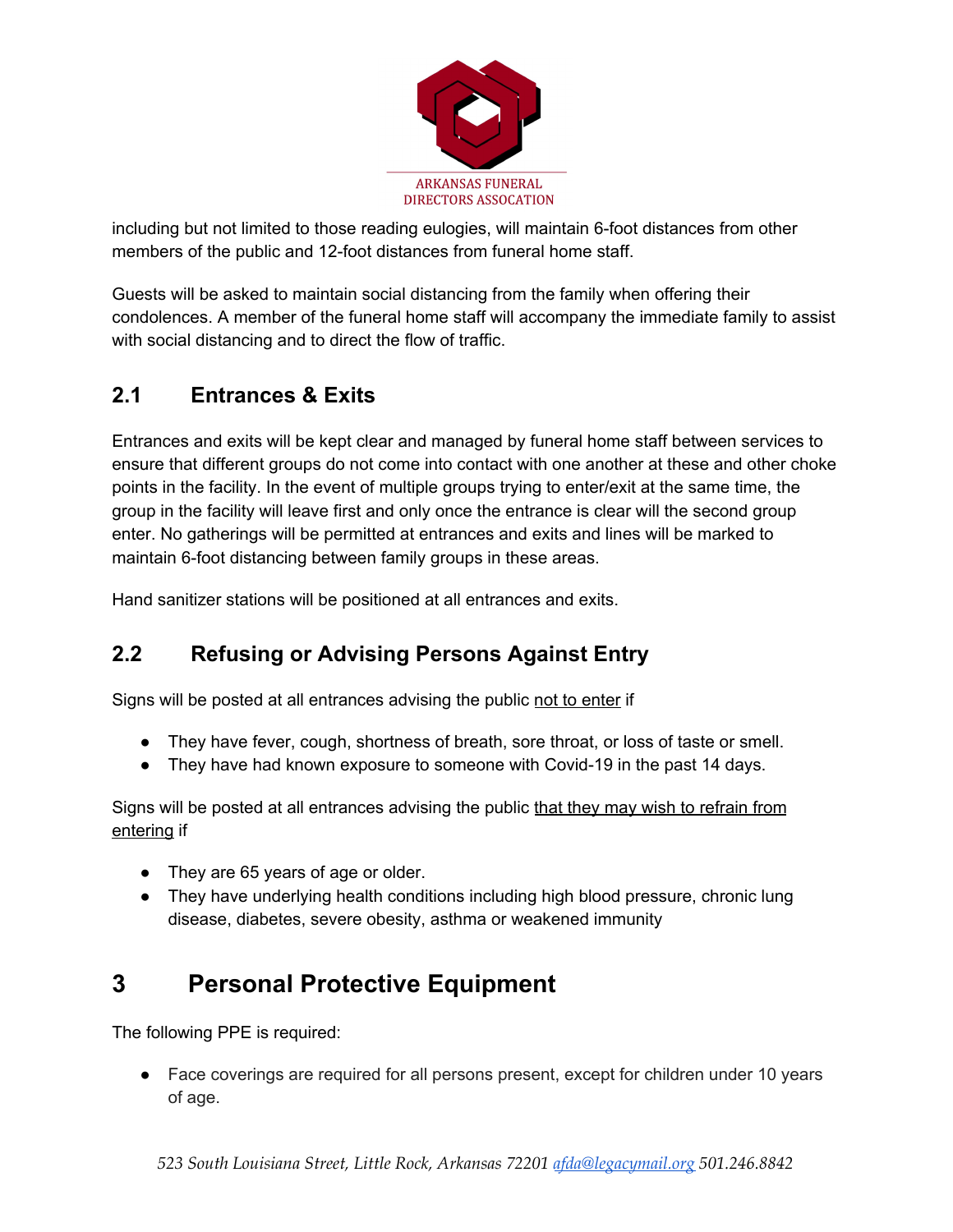

- Face coverings are recommended for children under 10 years of age.
- Anyone passing or receiving any items (e.g. microphones, certificates, or mementos) will wear gloves
- No physical contact will be permitted between mourners and the decedent, when it is suspected or confirmed that the decedent was positive for Covid-19 at the time of death.

#### **3.1 Cleaning**

The facility, including seating, shall be cleaned and disinfected before and after each use. Frequently touched surfaces (e.g. podiums and microphones) shall be cleaned periodically during the course of the event, using EPA-approved antiviral products.

#### **3.2 Refreshments**

Any refreshments served will be by service only (that is, there will be no self-service) so that adequate precautions can be taken for the preparation, serving and cleaning of all catering equipment.

### **4 Visitations**

All rules for the funeral service also apply to the visitations. Consequently, funeral homes should keep visitations limited to the smallest gathering of family members possible. Visitations shall be held over at least a 4 hour period to spread out the number of guests who would be at the facility at any one time.

## **5 Funerals at Places of Worship**

Funerals held at local churches or other places of worship must adhere to all of the same requirements listed herein. Funerals may only be held at a church where a church official acknowledges that the church must follow and help implement all of the requirements of this plan and the ADH directive.

- Funerals will only be held at a church once the funeral home has surveyed the facility and made a written record of the sanctuary square footage and total seating capacity.
- The funeral home will not permit more than two-thirds (66%) of the facility to be occupied.